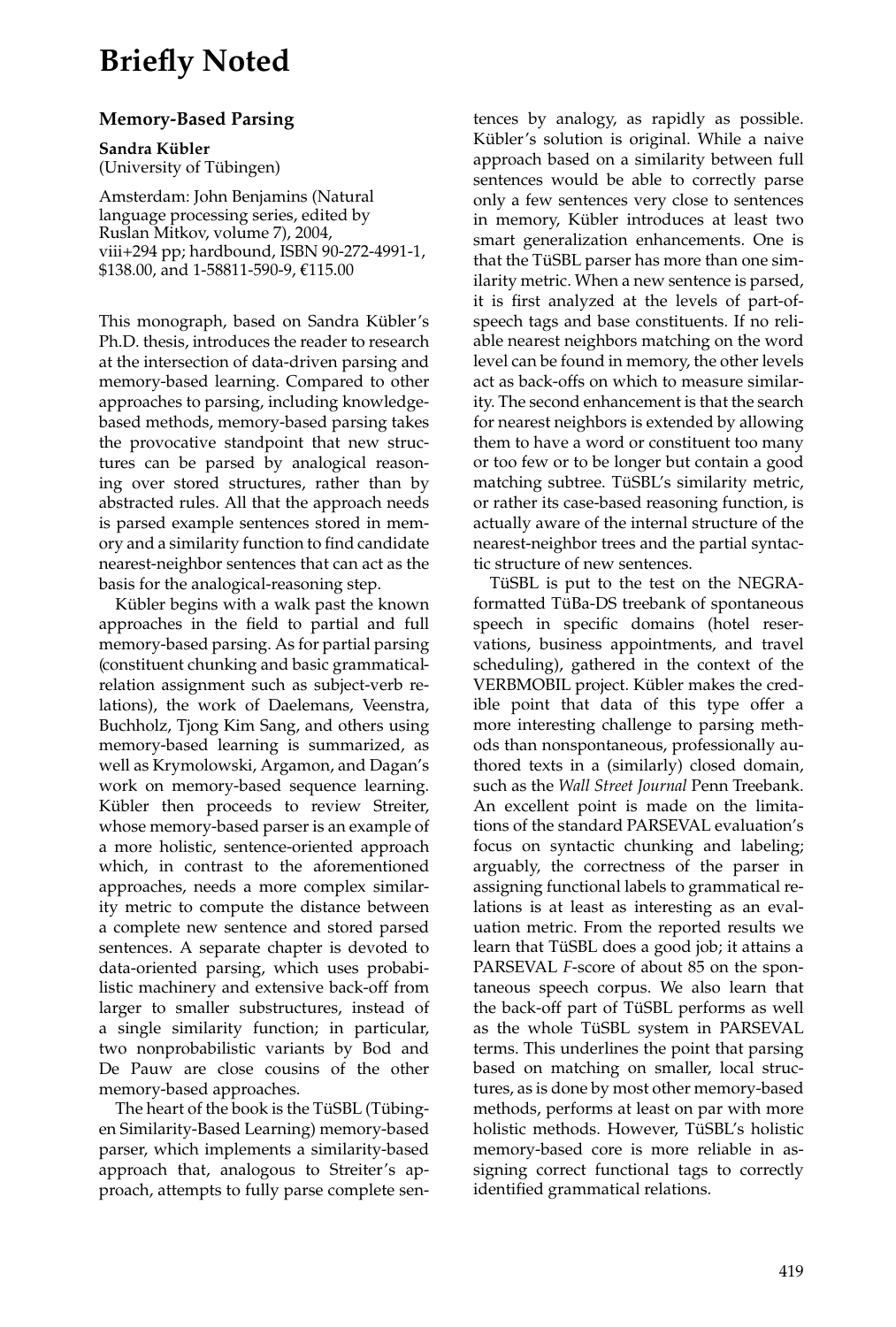In sum, the book offers a comprehensive and well-illustrated overview of the area of memory-based parsing, makes all the right methodological points, and describes a system that performs a complex task in a refreshingly simple and smart way.—*Antal van den Bosch, Tilburg University*

## **Computational Linguistics and Beyond**

**Chu-Ren Huang and Winfried Lenders (editors)** (Institute of Linguistics, Academia Sinica,

and University of Bonn)

Taipei: Institute of Linguistics, Academia Sinica (Language and linguistics monograph series B, Frontiers in linguistics I), 2004, viii+207 pp; paperbound, ISBN 957-01-7610-5

This volume consists of the plenary lectures and two workshop panels from the 19th International Conference on Computational Linguistics (Taipei, 2002), complementing the already-published conference proceedings.

*The contents of the volume are as follows:*

- "Computational Linguistics and Beyond: An Introduction," by Chu-Ren Huang and Winfried Lenders
- "FrameNet and Representing the Link between Semantic and Syntactic Relations," by Charles J. Fillmore, Josef Ruppenhofer, and Collin F. Baker
- "Computational Studies of Language Evolution," by William S.-Y. Yang, Jinyun Ke, and James W. Minett
- "New Chances for Deep Linguistic Processing," by Hans Uszkoreit
- "The Roles of Natural Language and XML in the Semantic Web," by Graham Wilcock, Paul Buitelaar, Antonio Pareja-Lora, Barrett Bryant, Jimmy Lin, and Nancy Ide
- "Chinese Language Processing at the Dawn of the 21st Century," by Benjamin K. T'sou

## **Anaphora Processing: Linguistic, Cognitive, and Computational Modelling**

**António Branco, Tony McEnery, and Ruslan Mitkov (editors)**

(Universidade de Lisboa, Lancaster University, and University of Wolverhampton)

Amsterdam and Philadelphia: John Benjamins (Current studies in linguistic theory), 2005, x+449 pp; hardbound, ISBN 90-272-4777-3 and 1-58811-621-2, €120.00, \$144.00

This volume contains revised and extended versions of 20 papers chosen from among those presented at the 2002 Discourse Anaphora and Anaphora Resolution Colloquium in Lisbon.

*The contents of the volume are as follows:*

- "A Sequenced Model of Anaphora and Ellipsis Resolution," by Shalom Lappin
- "How to Deal with Wicked Anaphora," by Dan Cristea and Oana-Diana Postolache
- "A Machine Learning Approach to Preference Strategies for Anaphor Resolution," by Roland Stuckardt
- "Decomposing Discourse," by Joel Tetreault
- "A Lightweight Approach to Coreference Resolution for Named Entities in Text," by Marin Dimitrov, Kalina Bontcheva, Hamish Cunningham, and Diana Maynard
- "A Unified Treatment of Spanish *se*," by Randy Sharp
- "Binding and Beyond: Issues in Backward Anaphora," by Eric Reuland and Sergey Avrutin
- "Modelling Referential Choice in Discourse: A Cognitive Calculative Approach and a Neural Network Approach," by André Grüning and Andrej A. Kibrik
- "Degrees of Indirectness: Two Types of Implicit Referents and Their Retrieval via Unaccounted Pronouns," by Francis Cornish
- "Pronominal Interpretation and the Syntax-Discourse Interface: Real-Time Comprehension and Neurological Properties," by Maria Mercedes Piñango and Petra Burkhardt
- "Top-Down and Bottom-Up Effects on the Interpretation of Weak Object Pronouns in Greek," by Stavroula-Thaleia Kousta
- "Different Forms Have Different Referential Properties: Implications for the Notion of 'Salience,'" by Elsi Kaiser